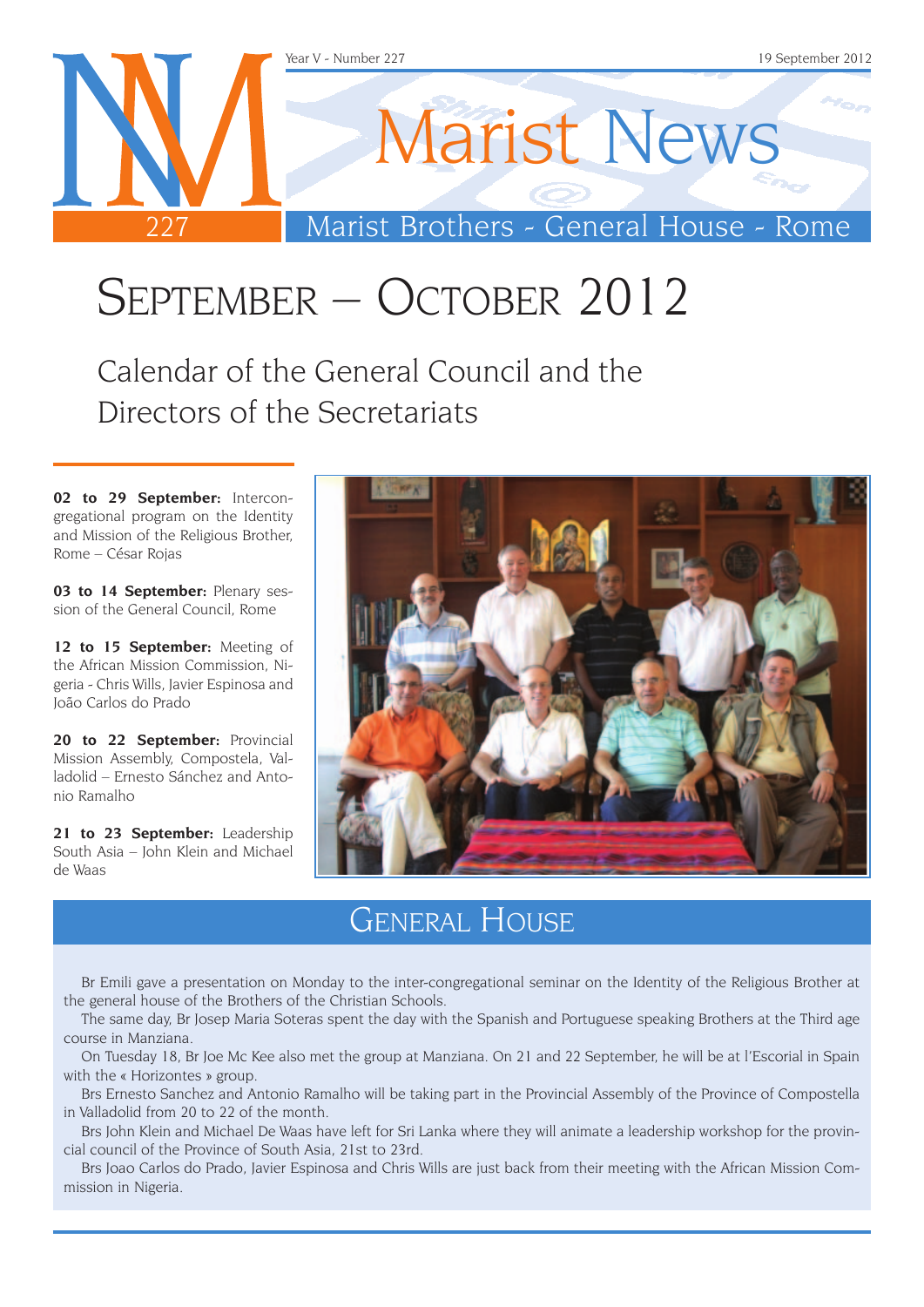23 to 28 September: European "Evangelizers in the midst of youth" Meeting, L`Hermitage – João Carlos do Prado

24 and 25 September: Team of the Marist Places, L'Hermitage – Joe McKee

25 September to 02 October: Visit of East Timor (Prov. of Melbourne) – Michael De Waas

29 and 30 September: Celebration of 20 years of SED, Madrid – FMSI Rome

**30 Septembre to 05 October:** Meeting of formators and animators of vocations of Arco Norte, Medellín (Colombia) – César Rojas

01 to 07 October: Provincial As-

sembly of América Central, Guatemala – Emili Turú

**01 to 09 October:** Meeting of the MAPAC Board, Philippines – Joe McKee

02 to 05 October: National Meeting of Formators of Brasil, Florianópolis – Ernesto Sánchez

03 to 06 October: Executive Committee of theInternational Marist Network of Higher Education - João Carlos do Prado

07 to 28 October: Synod on the New Evangelization, Vatican (Rome) – Emili Turú

08 to 13 October: Meeting of theInternational Marist Network of Higher Education, Mexico City – John Klein, Chris Wills and João Carlos do Prado

**09 to 15 October:** Retreat of the Province of the Hermitage, at ND de l'Hermitage – Ernesto Sánchez and Antonio Ramalho

19 October to 02 November: Visit to the Marist International Center (MIC), Nairobi (Kenya) – Joe McKee, Antonio Ramalho, Ernesto Sánchez and César Rojas

**20 October to 13 November:** Visit to Santa María de los Andes, Bolivia and Chile – J.M.Soteras and Eugène Kabanguka

### **NM**

## Answering the challenges that today's world is sending our way

#### Sub-commission of Brothers for America

The Sub-commission of Brothers<br>for America, part of the organiza-<br>tional model of the Conferencia<br>Interamericana de Provinciales (CIAP), he Sub-commission of Brothers for America, part of the organizational model of the Conferencia met in Lima, Peru from August 6th to 10th. The group is composed of Brothers Carlos Vélez Cacho (Province of América Central), Carlos Saúl Corzo (Province of Norandina), Oscar Montenegro (Province of Santa María de los Andes), Raúl Schönfeld (Province of Cruz del Sur), James Pinheiro dos Santos (Province of Brasil Centro Norte), Antônio Quintiliano (Province of Brasil Centro Sul) and Gerard Bachand (Canada). Brother César Rojas Carvajal, Director of the Institute's Secretariat of Brothers Today, facilitated the meeting.

First of all we would like to express our gratitude for the confidence that has been placed in each one of us. We

see a big challenge in this mission that has been entrusted to us, a mission filled with hope and expectation as we endeavor to respond to the challenges that the world is sending those of us who are living the consecrated life today.

Before becoming a group or team with a job to do, we want to be a community of brothers that looks to the future with hope and fraternal unity. We have begun to draft our strategic plan, which will serve as our compass along the path we have undertaken, helping us find those focal points of Marist Life in America, like signposts enabling us to mine treasures from the past. It's been a wonderful experience to see and confirm the testimony and fidelity of the many brothers who are making it possible for our Marist charism to become incarnate in our everyday lives.

Having reflected and in turn prayed, we believe that as we set out on the Marist road in America, the specific task of the Brothers' Sub-commission is to examine and propose themes and activities that will energize vocation ministry and initial and ongoing formation, as well as promote new ways to be brothers today.

We greatly appreciate and are counting on the enthusiasm of all the brothers in this part of the world and on the tremendous riches of the brothers and students in our houses of formation.

With deep gratitude we joyfully welcome the words that Brother Emili Turú has addressed to us, reminding us that: "With Mary, who 'sets out in haste,' we feel called to live lives of service and to bring Jesus to others...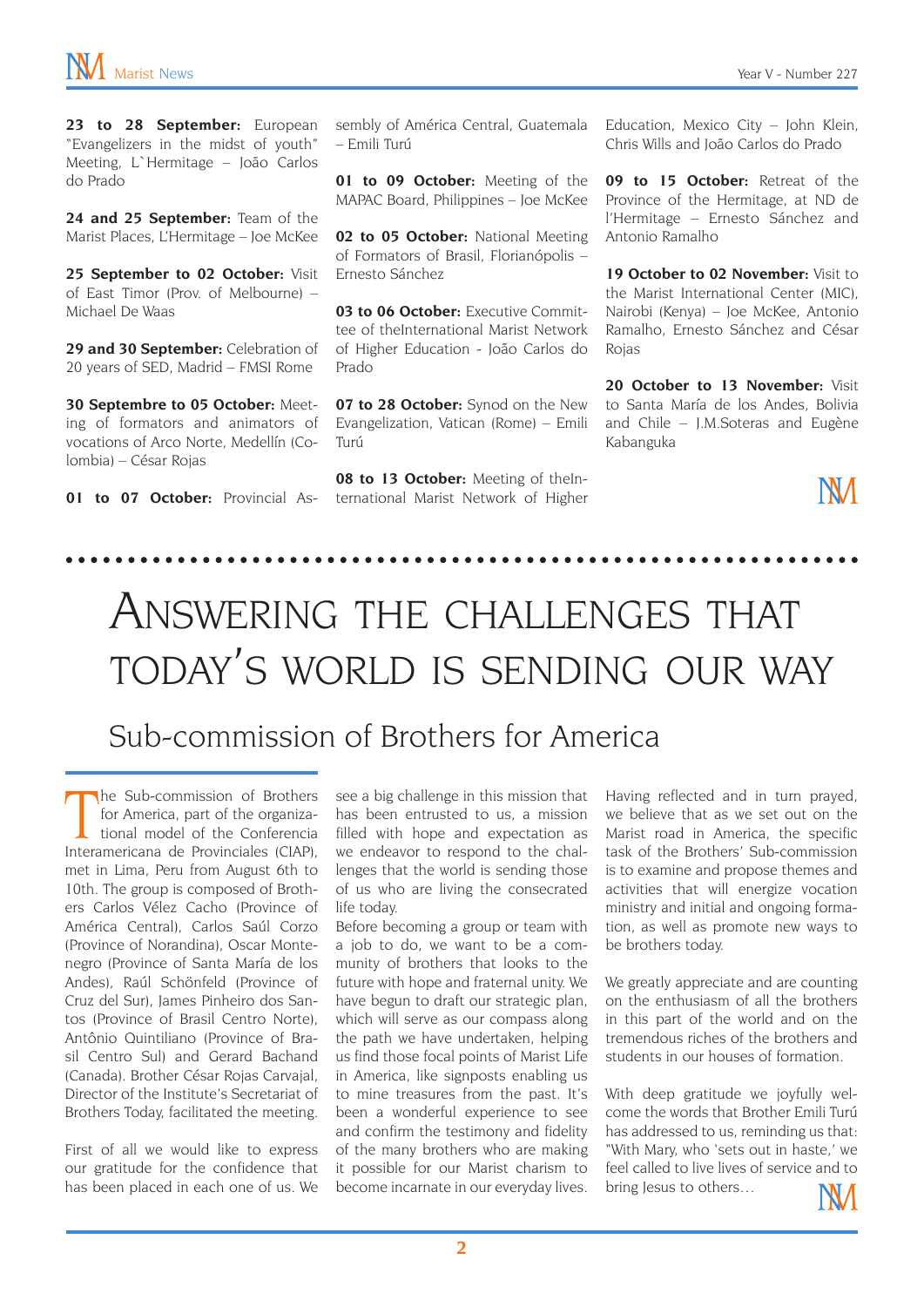## Renewing with Fervor, Building our Future

#### First East Asia Province Assembly

Ifty-five Marist Brothers from Phil-<br>ippines, Korea, Hong Kong, Singa-<br>pore and Malaysia attended the<br>first Assembly of Brothers of East Asia ifty-five Marist Brothers from Philippines, Korea, Hong Kong, Singapore and Malaysia attended the Province last August 19 to 20 at The Farm, Carpenter Hill, Koronadal City, Philippines.

Brother Manuel De Leon, the Brother Provincial of East Asia Province, welcomed all the delegates and gave the objectives of the assembly during his opening message:

1. To build a spirit of unity and identity for the Province of East Asia;

2. To inform the Brothers of the developments in the Province; and 3. To consult the Brothers on significant matters affecting the Province.

With the theme "Renewing with Fervor, Building our Future" Brother Peter Rodney, the current Rector of Marist Asia Pacific Center in Marikina, facilitated the Assembly during the round-table discussions.

The two-day gathering was divided into different sessions:

- Setting a Context,
- The Strengths of the Province.
- A Closer Look at Province Life.



- A Closer Look at Ministry,
- Making Choices in Ministry,
- • Open Forum and
- • Communicating with Fervor.

The Brothers are encouraged by Brothers John Klein and Michael De Waas through their letter that states, "Your province is blessed with strong, effective leadership, many young and vibrant brothers, older brothers whose long-standing commitment humbles us, many ministries that are alive with the energy that motivated the early brothers at the Hermitage, many brothers who are prayerful and living a simple life style, and laypeople who truly want to share life and mission

with us. Our hope is that you will build upon these gifts and will make the necessary decisions so that the Province of East Asia will be able to grow and thrive into the future." Brother John Klein and Michael De Waas are link General Councilors who visited East Asia Province sometime last summer.

Our gratitude to the members of the Secretariat: Dr. MOnina Duqueza, Ms. Michelle Gudes, Mr. Ruben Tugari and Br. Vince Celeste. Also to the Registration Committee: Ms. Gelyn Ninofranco, Mr. Victor Malinao and Br. Noel Fernandez.

## PROVINCE OF SOUTH ASIA Annual Retreat of the Marist Brothers in Tewetta

Imost all the Marist Brothers of South Asian Province<br>gathered at the Retreat House at Ragama ,Tewetta, in<br>the Diocese of Colombo, Sri Lanka, for their annual<br>retreat. This was the first time that the whole Province got. gathered at the Retreat House at Ragama ,Tewetta, in the Diocese of Colombo, Sri Lanka, for their annual retreat. This was the first time that the whole Province gottogether for a common exercise of this nature.

Brother Seán Sammon, the former Superior General, was the facilitator and at the very outset he emphasized the importance of community and personal prayer', and the value of silence. We had community prayers followed by the Eucharist.